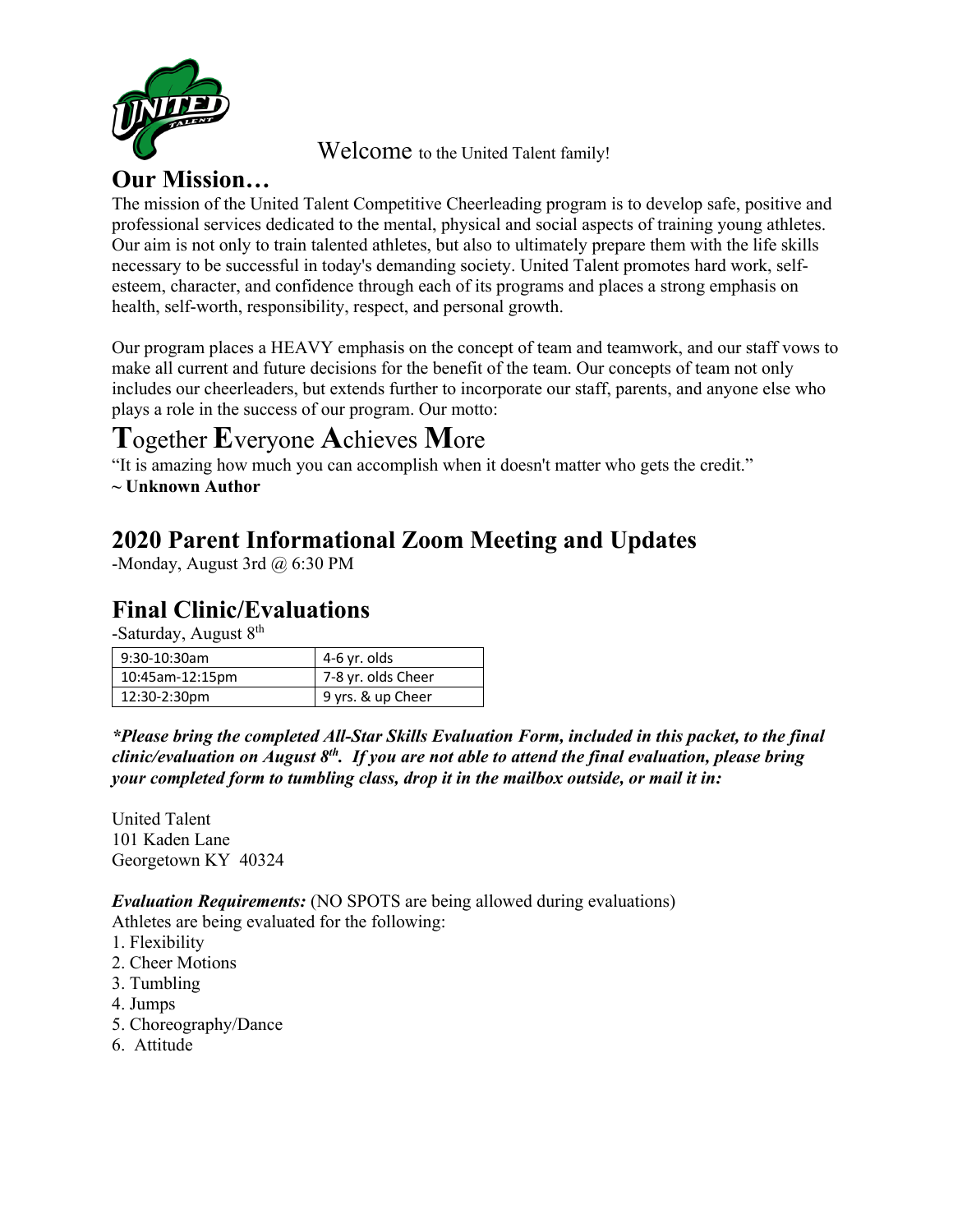#### *Age Requirements:*

For competition purposes, the age of the athlete as of August 31, 2020 is being used for the team selection process

- Tiny: 6 and under
- Mini: 8 and under
- Youth: 11 and under
- Junior: 14 and under

#### *2020 Potential United Talent All-Star Cheer Levels*

LEVEL 1

**Tumbling:** - Forward Roll/Backward Roll - Cartwheel - Round-off - Handstand - Bridge Pull-up - Bridge Kick Over - Back Walkover **Stunts: Flyer – Demonstrates body** awareness and can execute the following body positions at the prep level or below: liberty, arabesque, scorpion, scale, overstretch, and heel stretch **Base** - Demonstrates basing/spotting skills at prep level or below **Jumps:** - Toe Touch - Pike Jump - Double Jump Combination **Motions/Choreography:** Ability to learn motions/8-counts and perform with small mistakes. **Attitude/Maturity/Showmanship:** - Ability to focus and listen to direction during practice - Smiles and has fun while performing

LEVEL 2 **Tumbling:** - All Level 1 Skills - Standing Back Handspring - Round-off Back Handspring - Jump Combo w/ Back Handspring **Stunts: Flyer** – Demonstrates body awareness and control while stunting and can execute the following body positions at the prep/extended level: liberty, arabesque, scorpion, scale, overstretch, and heel stretch **Base** - Demonstrates basing/spotting skills at prep level and higher **Jumps:** - Toe Touch - Pike Jump - Front Hurdler - Triple Jump Combination \*Has correct form **Motions/Choreography:** Ability to learn motions/8-counts and perform with few mistakes. **Attitude/Maturity/Showmanship:** - Ability to focus and listen to direction for a 2-hour practice - Smiles and has fun while performing -Ability to work hard

LEVEL 3 **Tumbling:**

- 
- All Level 1 & 2 Skills - Series Back Handsprings
- Round-off Tuck
- Round-off Back Handspring Tuck
- Jump Combo w/ Multiple Back
- Handsprings

**Stunts: Flyer – Demonstrates body** awareness and control while stunting and can execute the following body positions at the extended level: liberty, arabesque, scorpion, scale, overstretch, and heel stretch

- Full down cradle from extended/ double down from prep

**Base** - Demonstrates basing/spotting skills at extended level

- **Jumps:**
- Toe Touch
- Pike Jump
- Front Hurdler
- Triple Jump Combination
- \*Has good height and form

#### **Motions/Choreography:**

- Sharp/ Correct motion placement
- Can learn difficult choreography
- Can make changes quickly
- **Attitude/Maturity/Showmanship:**
- Ability to focus and listen to direction for a
- 2-hour practice
- Smiles and has fun while performing
- -Shows desire to work hard

#### **SHAMROCKS:** United Talent Cheer provides a positive

competitive experience for all ages and abilities. Teams practice 2 days per week and develop the skills necessary to compete at a high level of competition. Our teams compete around 5 times per season at regional events within a limited travel distance from our general area. Through positive reinforcement our top priority is skill progression, achievement, and character development for **all** of our athletes and teams.

**Team Placements:** After completing our cheer evaluations, athletes will be placed on Teams separated by age and or skill ability. Teams with the athlete's name will be posted on our website (unitedtalentcheer.com) on Monday, August  $9<sub>th</sub>$ , 2020. It is our intention to create the best possible teams by maximizing the skill in each level based on age and ability. Not only will teams be chosen by their overall cheer skills, but also by the values and maturity that each athlete will bring to the team. Every team will consist of bases, flyers, back spots, tumblers and jumpers. A child's placement at United Talent is decided by the level qualification guidelines set forth by the United States All-Star Federation (USASF) and by the recommendation of our qualified coaching staff. Take comfort in knowing that all of our athletes will be placed at the appropriate level for their age, maturity, overall ability, and skill. We appreciate your confidence in our coaching and decision-making when it comes to selecting teams.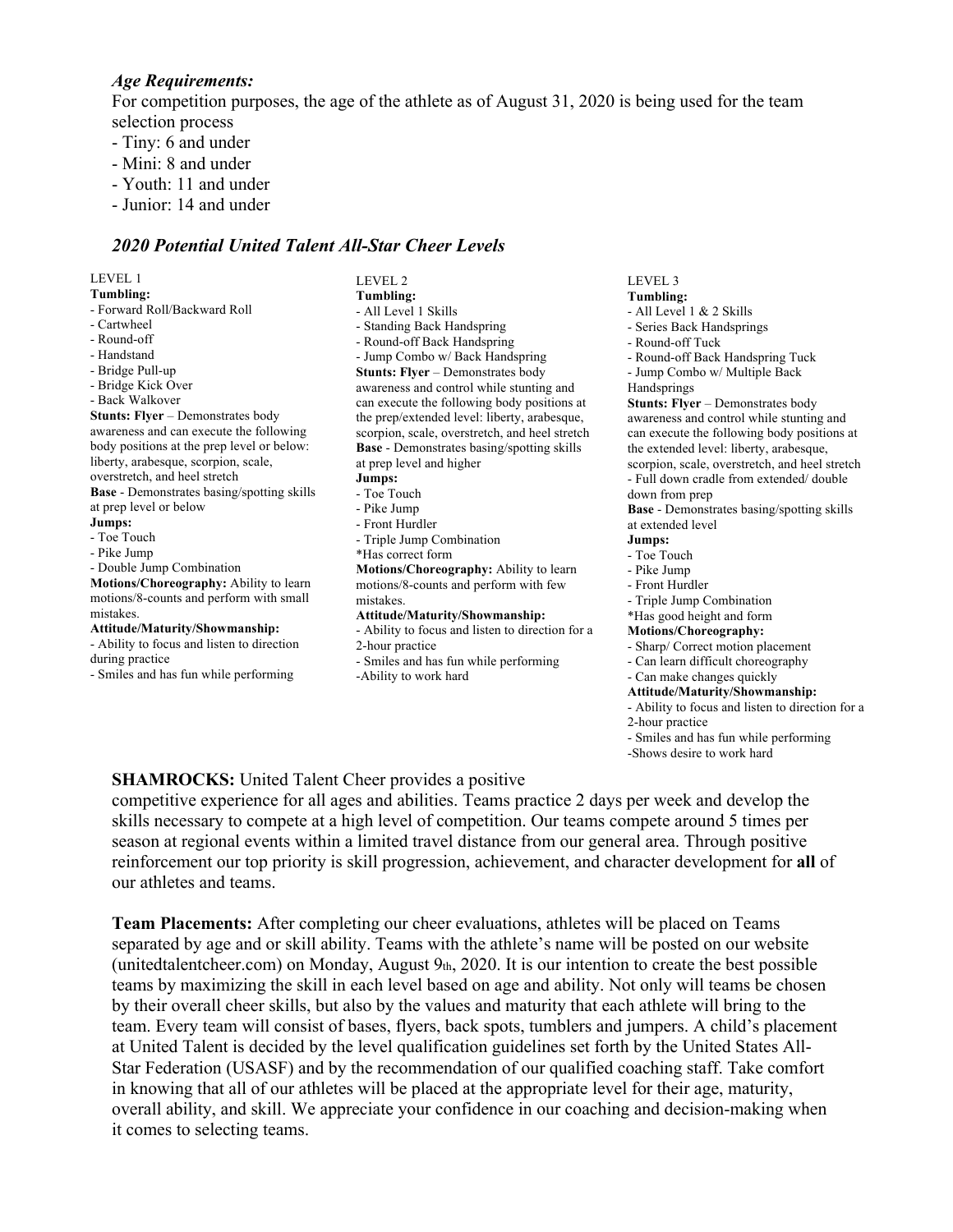

### **UT 2020-2021 ESTIMATED COST FOR THE YEAR**

| <b>FEES</b>                                    | <b>TINY</b>                        | <b>MINI</b>                        | YOUTH                            | <b>JUNIOR</b>                      |
|------------------------------------------------|------------------------------------|------------------------------------|----------------------------------|------------------------------------|
| Clinic/Evaluation                              | \$50.00                            | \$50.00                            | \$50.00                          | \$50.00                            |
| Annual Membership                              | \$25.00                            | \$25.00                            | \$25.00                          | \$25.00                            |
| Monthly Gym Fees (Due 15th)                    | \$85.00 X 9                        | \$85.00 X9                         | \$95.00 X9                       | \$105.00 X9                        |
| August-April                                   | $(\$765.00)$                       | $(\$765.00)$                       | $(\$855.00)$                     | $(\$945.00)$                       |
|                                                | $1$ hrs. $2$ days                  | 1 hrs. 2 days                      | 1.5 hrs. 2days                   | $\overline{2 \text{ hrs.}}$ 2days  |
| Coaches Fees (0ct. 1st) Competition            | per week<br>\$95.00                | per week<br>\$95.00                | per week<br>\$110.00             | per week<br>\$120.00               |
| Travel, Hours & Extra<br><b>Total</b>          | \$935.00                           | \$935.00                           | \$1,040.00                       | \$1,140.00                         |
|                                                |                                    |                                    |                                  |                                    |
| Practice Wear (September 1st)                  | \$100.00                           | \$100.00                           | \$100.00                         | \$100.00                           |
|                                                | 2 sets                             | 2 sets                             | 2 sets                           | 2 sets                             |
| Shoes (Purchase Individually)                  | $45.00 +$                          | $45.00 +$                          | $45.00 +$                        | $45.00 +$                          |
|                                                |                                    |                                    |                                  |                                    |
| Uniform (September 1st)                        | $$225.00+$                         | $$225.00+$                         | $$225.00+$                       | $$225.00+$                         |
| Choreography/Music<br>(September TBA)          | \$125.00                           | \$125.00                           | \$150.00                         | \$150.00                           |
| Comp. Bow<br>(October)                         | \$20.00                            | \$20.00                            | \$20.00                          | \$20.00                            |
| <b>Competition Cost</b><br>Pay per Competition | <b>TBD</b>                         | <b>TBD</b>                         | <b>TBD</b>                       | TBD                                |
| <b>USASF FEE</b>                               | \$30.00                            | \$30.00                            | \$30.00                          | \$30.00                            |
| (Nov. $1st$ )                                  |                                    |                                    |                                  |                                    |
| Spectator's Fees                               | Average<br>$$10 - $15$<br>per comp | Average<br>$$10 - $15$<br>per comp | Average<br>\$10-\$15<br>per comp | Average<br>$$10 - $15$<br>per comp |
| <b>Other Expenses</b>                          |                                    |                                    |                                  |                                    |
| Goodie Bags                                    | TBD                                | <b>TBD</b>                         | <b>TBD</b>                       | <b>TBD</b>                         |
| Team Bonding/Celebrations                      | <b>TBD</b>                         | <b>TBD</b>                         | <b>TBD</b>                       | TBD                                |
| Parent Apparel                                 | <b>TBD</b>                         | <b>TBD</b>                         | <b>TBD</b>                       | <b>TBD</b>                         |

This is just an ESTIMATE provided for your benefit, prices are subject to change once exact information is provided to us by vendors.

#### **2020-2021 All-Star Cheer Schedule:**

Tiny (Imagine): Monday & Wednesday 5:45-6:45pm Mini (Charm): Tuesday & Thursday 5-6pm Youth (Obsession): Tuesday & Thursday 5:50-7:20pm Junior (Inspire): Tuesday & Thursday 7-9pm

**Uniform Fittings:** This will be the final season we wear our current uniform. If you need to order a new uniform, we will begin sizing in practice late August & early September. If you would like to sell your uniform because your child has outgrown it, please email Terry what items you have available and the sizes. She will create a list of what is available to send it out to our members for anyone that is interested in purchasing a used uniform. You will need to contact the seller to make purchase arrangements. If selling, please send Terry your information by Monday, August 10<sup>th</sup>.

**Choreography Camp:** September  $11<sup>th</sup> - 13<sup>th</sup>$ \*Time to be announced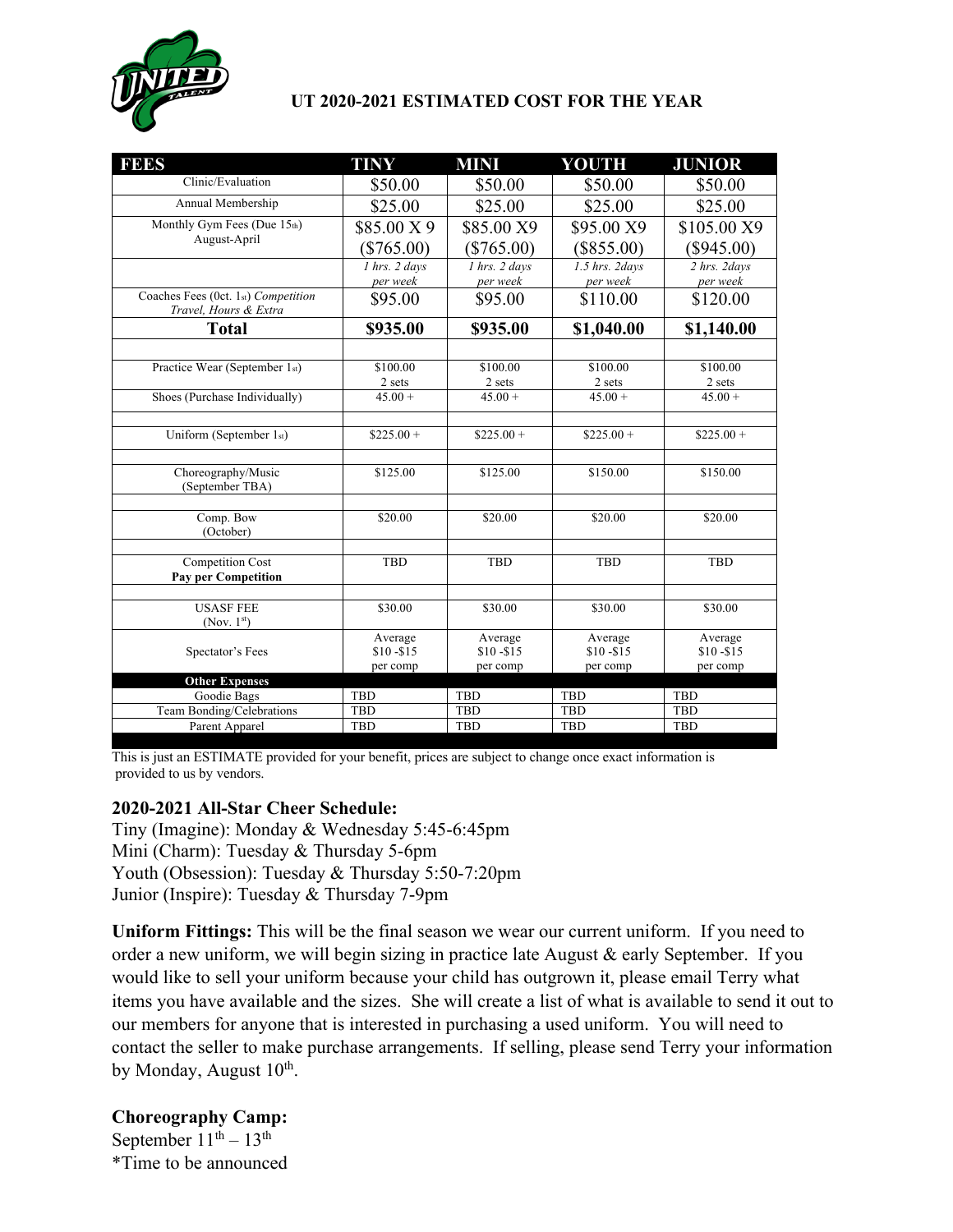#### **2020-2021 Tentative Competition Schedule: <sup>F</sup>**

#### **December**

Winter Jam December 12, 2020 Louisville Kentucky Kentucky Expo Center

#### **January**

\*Apex Tour of Champions January 30, 2021 Lexington Kentucky Lexington Convention Center

#### **February**

\*Ultimate Cheer and Dance February 20, 2021 Louisville Kentucky Broadbent Arena

### **March**

Maximum Cheer March 20, 2021 Sevierville Tennessee Sevierville Convention Center

### **April**

\*Cheer Max Nationals April 10-11, 2021 Cincinnati Ohio University of Cincinnati Fifth Third Arena

## **Possible Alternative/Extra Competitions**

Jamfest Super Nationals January 16-17, 2021 Indianapolis Indiana Indianapolis Convention Center

Midwest Crown March 6, 2021 Louisville Kentucky International Convention Center